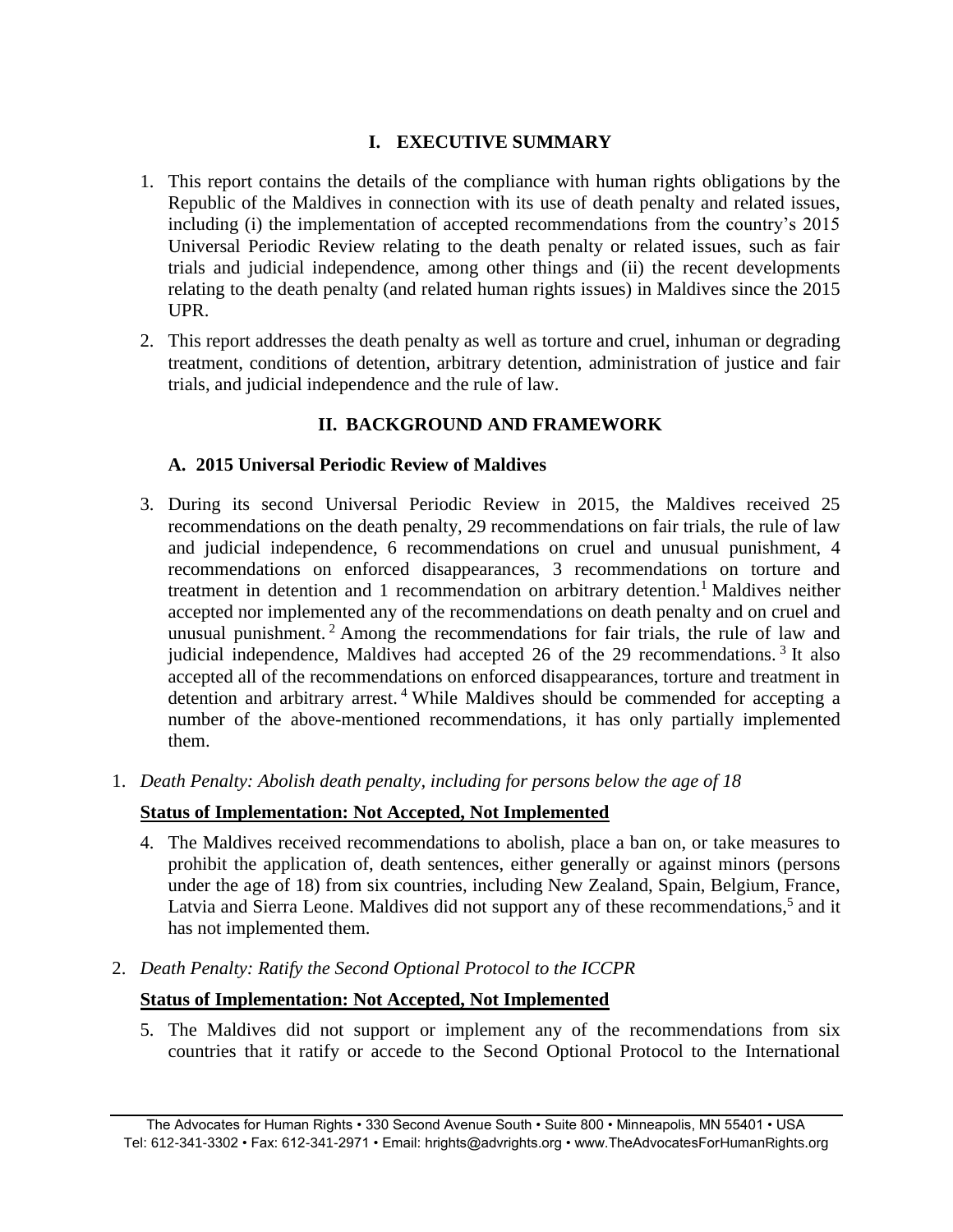Covenant on Civil and Political Rights. These countries include Ecuador, Rwanda, Namibia, Norway, Paraguay and Madagascar. 6

3. *Death Penalty: Maintain Moratorium on the Application of Death Penalty*

### **Status of Implementation: Not Accepted, Implemented**

- 6. The Maldives received recommendations to maintain the moratorium on the application of death penalty with a view to abolishing the death penalty from 12 countries, including Brazil, Italy, Germany, Space, Argentina, Montenegro, France, Nepal, Ukraine, Slovenia, Uruguay and Australia. It did not support these recommendations,<sup>7</sup> but in November 2018 the administration of President Ibrahim Mohamed Solih announced that the Maldives would maintain its moratorium on the death penalty.<sup>8</sup>
- 4. *Death Penalty: Remove Penal Code Provisions Relating to Corporal Punishment and the Death Penalty*

### **Status of Implementation: Not Accepted, Not Implemented**

- 7. The Maldives received a recommendation from Albania to remove certain provisions from its Penal Code relating to corporate punishment, including flogging for sexual intercourse outside of marriage and death penalty. It did not support or implement the recommendation.<sup>9</sup>
- 5. *Fair Trials, Rule of Law, and Judicial Independence*

### **Status of Implementation: Accepted, Not Implemented**

8. The Maldives supported recommendations from 26 countries to (i) strengthen its legislative framework to promote and protect human rights, including providing access to criminal justice services and legal assistance, <sup>10</sup> (ii) ensure judicial independence and impartiality,  $^{11}$  and (iii) enforce the concepts of separation of powers and rule of law.  $^{12}$ The Maldives has not implemented these recommendations; former President Yameen increasingly interfered in legislative and judicial affairs of the country during his presidency. He issued a state of emergency in February 2018, which suspended constitutional protections, banned public assemblies, and granted security forces sweeping powers to arrest and detain. As a result, Supreme Court Chief Justice Abdulla Saeed and Justice Ali Hameed were arrested, as well as former President Maumoon Abdul Gayoom, Yameen's half-brother.  $13$  Maldives did not support three recommendations from the United States, Norway, and Canada to end politically motivated prosecutions and release political prisoners, including former President Nasheed, due to the absence of a fair trial.<sup>14</sup> However, in January 16, 2016, Mr. Nasheed was granted permission to leave the Maldives for the United Kingdom to undergo spinal surgery and in May 2016, the U.K. government granted Nasheed asylum.<sup>15</sup>

# *6. Enforced Disappearances, Torture and Detention Conditions, and Arbitrary Detention*

### **Status of Implementation: Accepted, Partially Implemented**

9. The Maldives received recommendations to (i) ratify and accede to the International Convention for the Protection of All Persons from Enforced Disappearance from four countries, including Uruguay, Madagascar, Tunisia and Peru,<sup>16</sup> (ii) submit the initial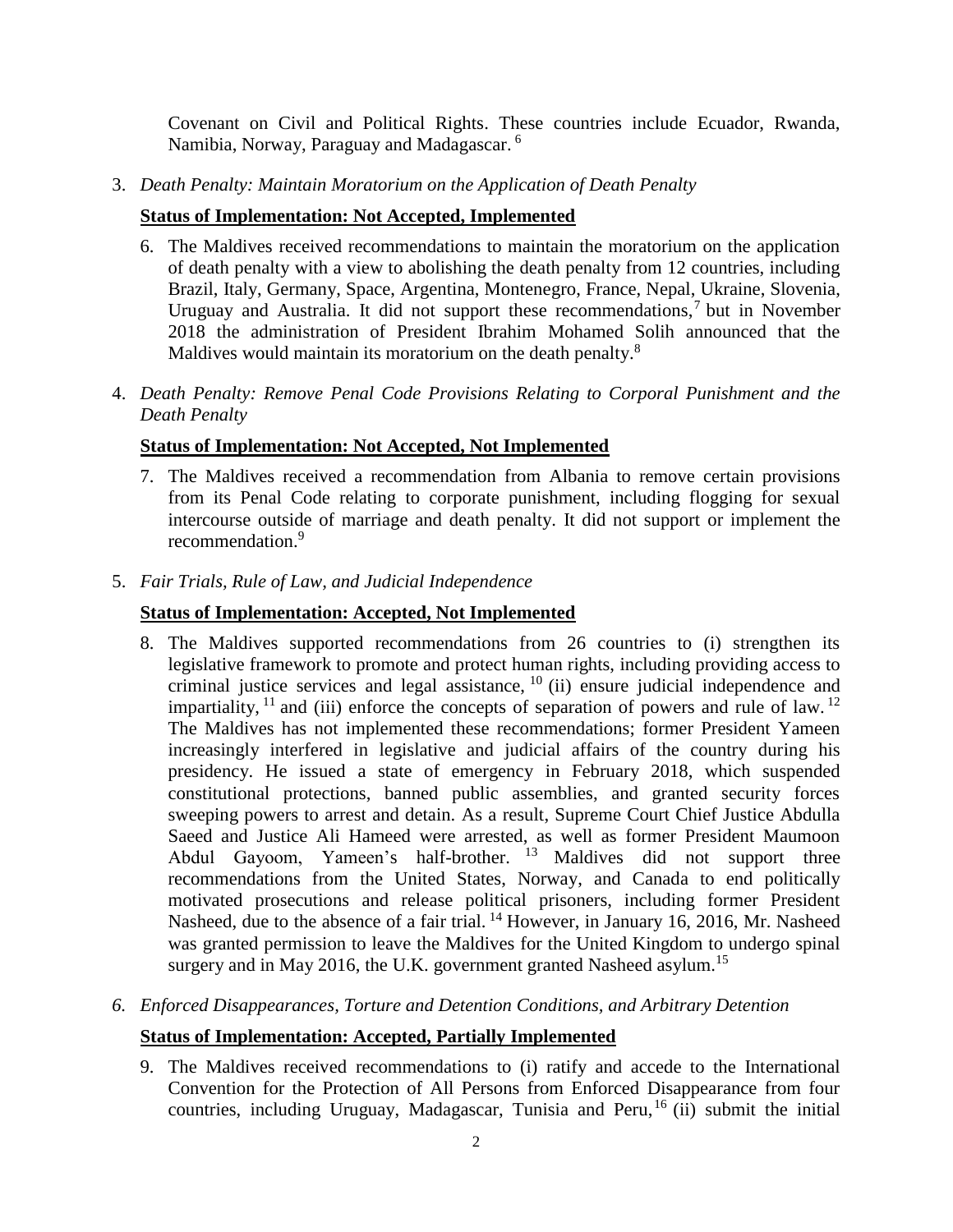report to the Committee against Torture and end arbitrary detentions, in particular, on the ground of difference in political opinions from Denmark and France,  $17 \text{ (iii)}$  fully respect the rights, safety and security of the individuals in government custody from Canada, <sup>18</sup> and (iv) exercise restraint on the part of the Maldives' security forces in the face of peaceful and democratic protests and cease intimidation of the media from Canada. <sup>19</sup> As of the date of this report, the Maldives has not yet ratified the International Convention for the Protection of All Persons from Enforced Disappearance.<sup>20</sup> It submitted its initial report to the Committee Against Torture in October 2017.

#### **B. Domestic Legal Framework**

- 10. The Republic of the Maldives in a multiparty constitutional democracy.<sup>21</sup> Article 16 of the Maldives' Constitution states that "everyone has the right to life, liberty and security of the person, and the right not to be deprived thereof to any extent except pursuant to a law made in accordance with Article 16 of this Constitution." Article 16 explains that such rights must be protected in accordance with what is proper in a "free and democratic society" and under the Sharia law, and provides that the limitation of any right must pass a proportionality test with an emphasis on the importance of the right. The onus of demonstrating that it is necessary to infringe a right to protect a tenet of Islam or some other state purpose is on the State (or the individual asserting that there should be a limitation). Article 54 prohibits "cruel, inhumane or degrading treatment or punishment, or to torture."
- <span id="page-2-0"></span>11. The death penalty is an available penalty for many types of offenses under the Penal Code of the Maldives and the Prevention of Terrorism Act of 1990, including murder, treason (including causing harm to the President of Maldives in contravention of the Sharia or law or committing acts detrimental to the government, sovereignty or territory)<sup>22</sup> and certain terrorism acts that cause death.<sup>23</sup> A death sentence can be carried out either by lethal injection  $24$  or hanging.  $25$
- 12. On April 27, 2014, the Maldives adopted the Regulation on Investigation & Execution of Sentence for Willful Murder, <sup>26</sup> which provides for the use of death penalty in the case of intentional homicide and premeditated murder, if and when the Supreme Court issues or affirms the death penalty as the appropriate sentence. The regulation allows for the traditional Sharia mediation process in which the victim's heirs are asked to choose between a retributive death sentence and pardoning the convict, in which case they can elect to receive monetary compensation.<sup>27</sup>
- 13. The imposition of death penalty in the Maldives is not mandatory. Although the death penalty for murder can be applied in a mandatory fashion under Sharia law, <sup>28</sup> courts have discretion whether to impose a death sentence.<sup>29</sup> The heirs of the victim may be sought for a determination of whether or not they wish for retributive death penalty or pardon, but the Supreme Court is vested with final authority on issuing (or affirming) the sentence. 30
- 14. In addition, under the Regulation on Investigation & Execution of Sentence for Willful Murder, the death penalty will not be implemented until the defendant has exhausted the full appeal mechanism.<sup>31</sup>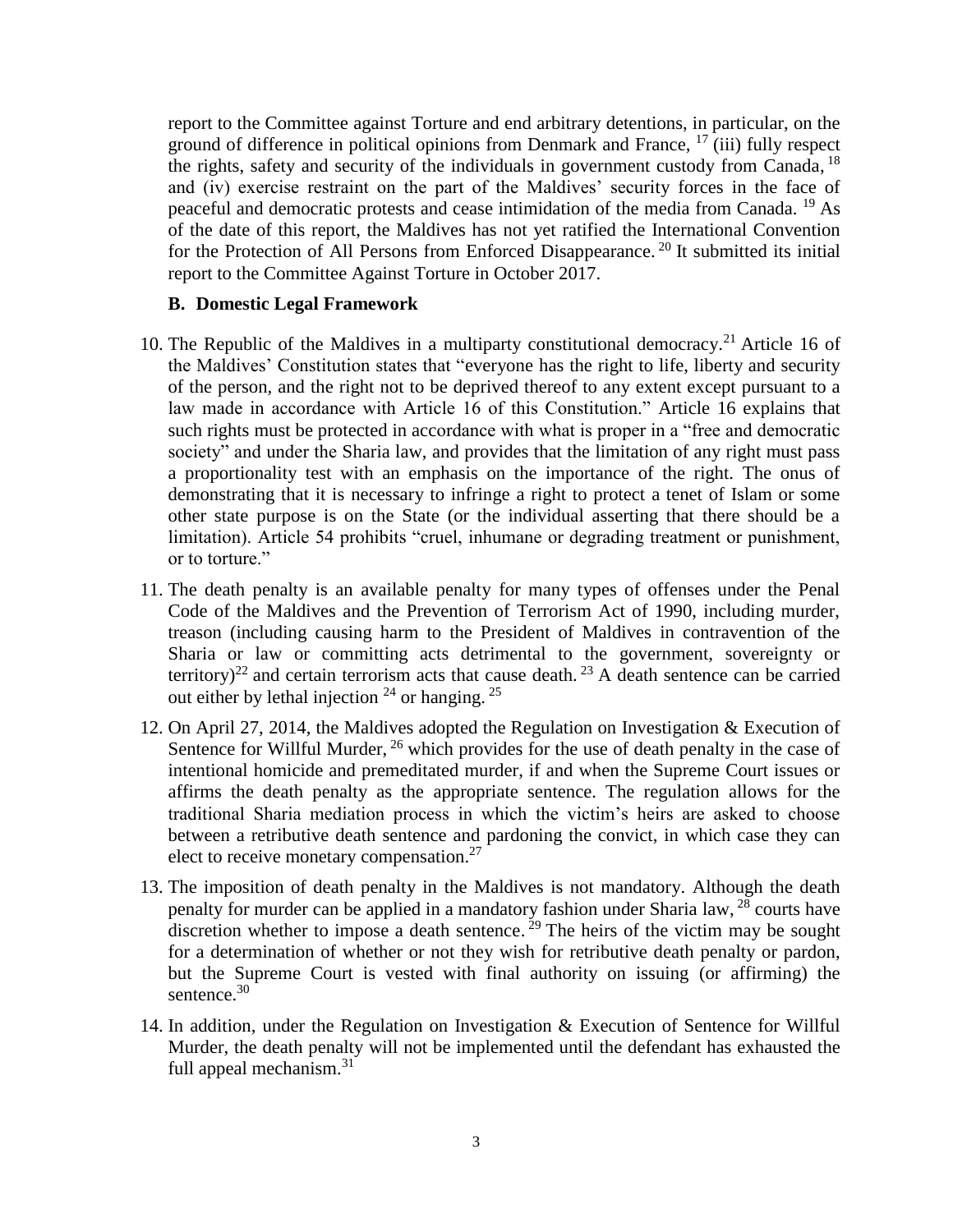### **III.IMPLEMENTATION OF INTERNATIONAL HUMAN RIGHTS OBLIGATIONS**

15. While the death penalty is an available punishment under the Maldives' law, the last time the country carried out a death sentence was in 1954.<sup>32</sup> Nonetheless, many human rights violations connected with the death penalty persist in the Maldives.

#### **Right or area 12.4. Death penalty**

- 16. As stated in paragraph [11](#page-2-0) above, the death penalty in the Maldives is an available punishment not only for intentional homicide and premediated murder. It is also an available punishment for offenses that do not involve intentional killing or any killing at all, including treason and certain terrorist acts. The definition of "terrorism" in the Prevention of Terrorism Act is broad, which includes a variety of purportedly terrorist acts not entailing an intentional killing, such as certain acts of simply making threats to cause harm or damage to persons or property either orally or in writing.<sup>33</sup>
- 17. In 2014, the government of then-President Abdulla Yameen announced that the Maldives will resume executions after more than 60 years without carrying out an execution.<sup>34</sup> In July 2017, noting that three executions could take place within days, Agnes Callamard, Special Reporteur on extrajudicial, summary and arbitrary executions, intervened to urge the government to maintain de facto moratorium on the death penalty.<sup>35</sup> As of the date of this report, no executions have taken place in the Maldives.<sup>36</sup>
- 18. At the beginning of 2018, there were still 20 people on death row, including at least five who had been convicted and sentenced to death for crimes committed when they were less than 18 years of age. <sup>37</sup> In November 2018, the Ministry of Foreign Affairs of the Maldives announced that a 65-year moratorium on the death penalty would be maintained by the new administration of President Ibrahim Mohamed Solih, and that it will vote in favor of the UN moratorium resolution at the upcoming UN General Assembly.<sup>38</sup> Despite this commitment, the Maldives nonetheless voted against the resolution.<sup>39</sup>

### **Right or area 12.5. Prohibition of torture and cruel, inhuman or degrading treatment**

- 19. The Committee against Torture considered the Maldives' initial report during the meetings held on November 27 and 28, 2018. Because the Maldives' delegation represented the newly elected government of President Solih that had just ascended to power on November 17, 2018, the Committee welcomed the new government's statement that the report submitted by the previous government of former president Yameen was not accurate, truthful or complete, as well as the new government's pledges to submit a new report within six months.<sup>40</sup> According to the Committee's website, the government has not yet submitted a supplemental report.
- 20. The Committee recognized the accession to and ratification of various international instruments by the previous governments of the Maldives, and the new government's initiatives to revise certain of its laws, policies, programs, and administrative rules relating to the Convention against Torture. But the Committee raised several concerns, including a lack of accountability for torture, torture committed by the police and government security forces, a lack of appropriate penalties for parties committing torture, numerous deaths of inmates while in government custody, prolonged detention without judicial review, and the continued practice of "judicial flogging" administered under the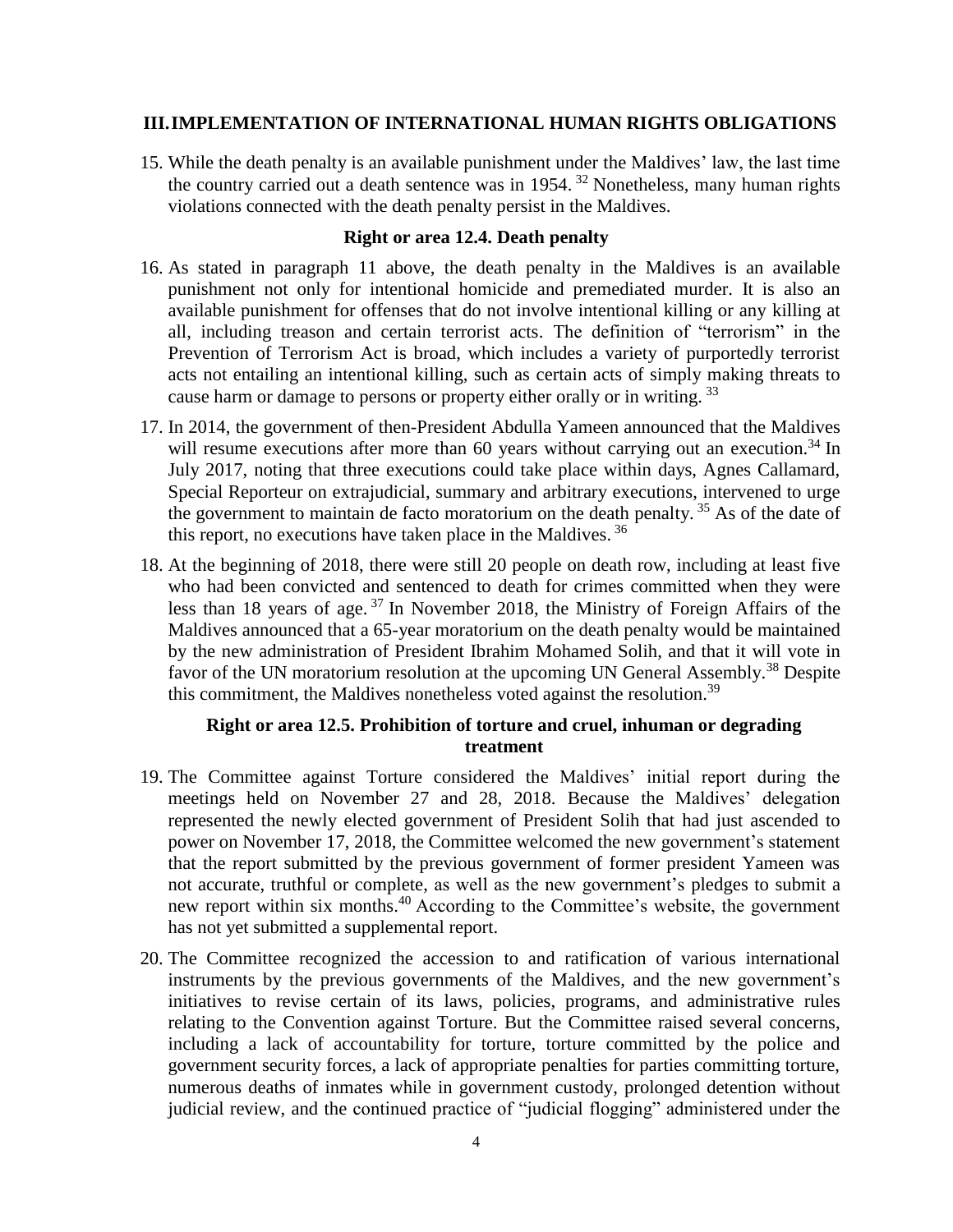conservative interpretation of the Sharia penalties and the Penal Code, among other things. Accordingly, it offered various recommendations to the government of the Maldives relating to these concerns.<sup>41</sup>

### 21. **Right or area 12.6. Conditions of detention**

- 22. In the Concluding Observation on the Initial Report of Maldives relating to the Convention against Torture, the Committee against Torture stressed the importance of prison reform and improving conditions of detention.<sup>42</sup> In particular, it was concerned that (i) material conditions in penitentiary and other detention facilities in the Maldives do not meet the minimum international standards, (ii) these facilities purposely deny adequate medical attention and care to prisoners, (iii) there has been frequent use of prolonged solitary confinement against political prisoners, as well as provision of rotten and expired food, and (iv) there have been cases of torture and ill-treatment of persons deprived of their liberty by prison staff. <sup>43</sup>
- 23. The Committee made various recommendations to the Maldives to improve conditions of detention, including, but not limited to, undertaking measures to improve prison conditions, such as reduction of overcrowding, ensuring prisons receive adequate and timely medical care and medication, hiring additional trained prison staff, and introduction of health screening of inmates upon admission to reduce infectious diseases.<sup>44</sup>

### **Right or area 13.3. Arbitrary arrest and detention**

- 24. While the law in the Maldives prohibits arbitrary arrest and detention, the government has failed to enforce the law consistently, especially in cases against members of the political opposition.<sup>45</sup>
- 25. Since former President Yameen came to power in 2013, the Maldives had witnessed increasing repression, including arbitrary arrests and detention. The Maldives declared a state of emergency on February 5, 2018 following the Supreme Court's decision to release and re-try imprisoned opposition leaders. As a result, Chief Justice Abdulla Saeed and Justice Ali Hameed were arrested on February 6, 2018. Former President Maumoon Abdul Gayoom and his son-in-law were also arrested. <sup>46</sup>
- 26. The National Integrity Commission of the Maldives confirmed that proper arrest procedures were in place but noted that the police did not always fully implement them due to lack of adequate training. Furthermore, police had often held suspects under investigative or administrative detention without formal arrest for periods ranging from a few hours to several weeks.<sup>47</sup>

### **Right or area 15.1. Administration of justice & fair trial**

- 27. Although the law in the Maldives provides for an independent judiciary, the judiciary is not completely independent or impartial, and is subject to political influence.<sup>48</sup>
- 28. In addition, there have been numerous allegations of judicial impropriety and abuse of power, including cases in which the Supreme Court has attempted to control the lower courts to further the interests of the government.<sup>49</sup>
- 29. Many judges are appointed for life terms who hold only a certificate in Sharia law, but not a law degree. Most magistrate judges in the country cannot interpret common law or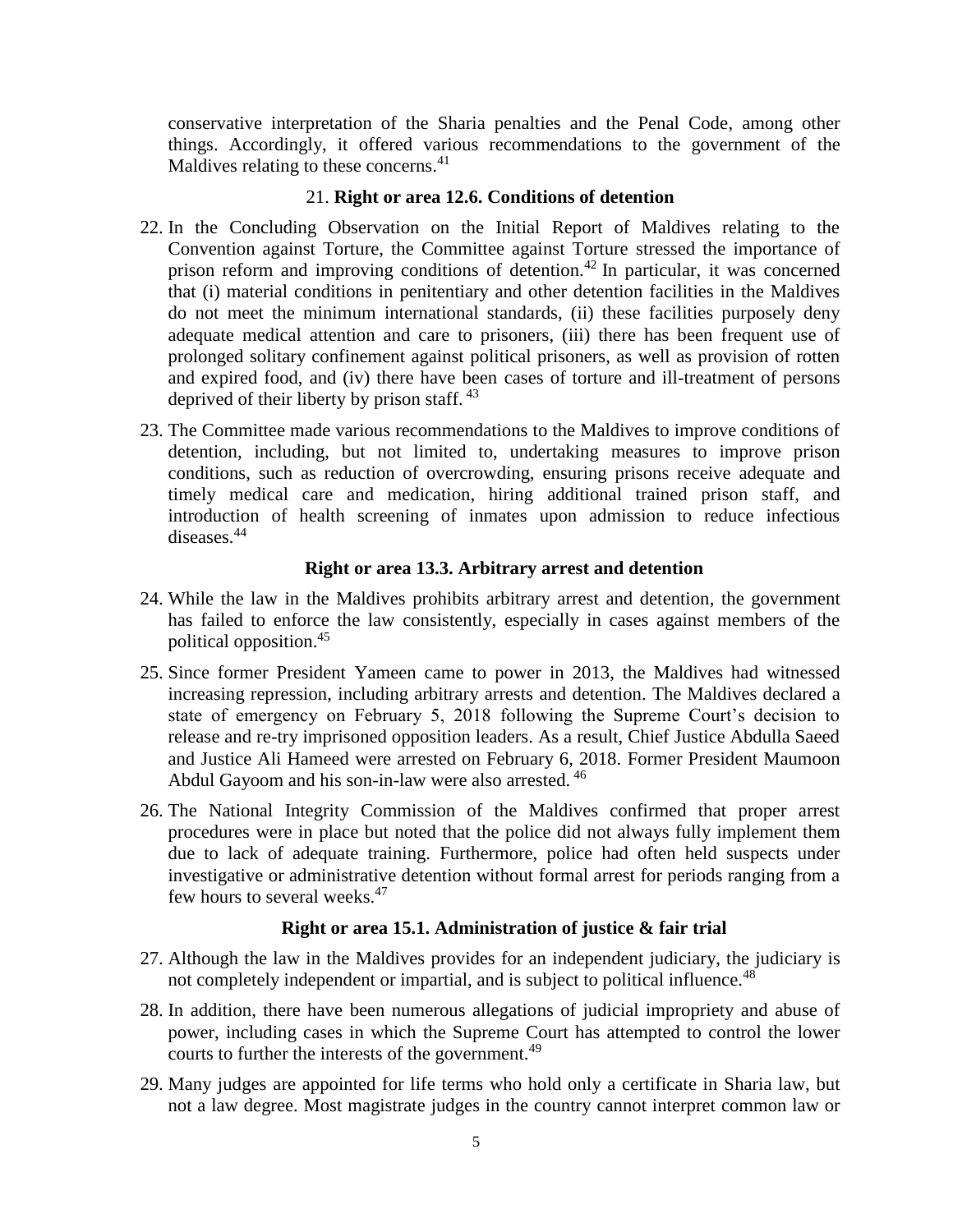Sharia law because they lack adequate English or Arabic language skills. An estimated one-quarter of the Maldives' 183 judges even had criminal records.<sup>50</sup>

30. Amnesty International reported that the Maldives government under former President Yameen ignored constitutional provisions safeguarding the right to a fair trial as evidenced by a string of criminal cases against political opponents. Yameen also used the military and judiciary to stifle the opposition, including the suspension of certain number of the opposition lawmakers and the arbitrary arrest of two other lawmakers.<sup>51</sup>

### **IV.RECOMMENDATIONS**

- 31. This stakeholder report suggests the following recommendations for the Government of the Maldives:
	- Commute the death sentences to terms of imprisonment for all people on death row who were sentenced to death for crimes committed while under the age of 18.
	- Impose a formal moratorium on the death penalty with a view to its eventual abolition.
	- Ratify the Second Optional Protocol to the International Covenant on Civil and Political Rights.
	- Commute all existing death sentences to terms of imprisonment.
	- Amend the Penal Code and the Prevention of Terrorism Act to ensure that the death penalty is an available punishment only for crimes in which the person accused is proven to have committed an intentional killing, consistent with international human rights standards.
	- Ensure that application of the traditional Sharia mediation process in murder cases does not result in discrimination against individuals based on their socio-economic status.
	- Vote in favor of the next UN resolution supporting a moratorium on the death penalty.
	- Fully implement the Committee against Torture's recommendations related to conditions of detention, provision of health care to detained persons, and accountability for acts of torture committed by government actors.
	- Provide comprehensive training for police regarding proper arrest procedures, consistent with the findings of the National Integrity Commission of the Maldives.
	- Prohibit police from holding suspects in investigative or administrative detention without formal arrest.
	- Dismiss any judges who lack a law degree or who are not sufficiently fluent in English and Arabic to understand and interpret the laws they are tasked with interpreting. Ensure that all new judicial appointees have a law degree and are sufficiently fluent in English and Arabic to interpret the relevant laws.
	- Take concrete measures to enhance the independence of the judiciary.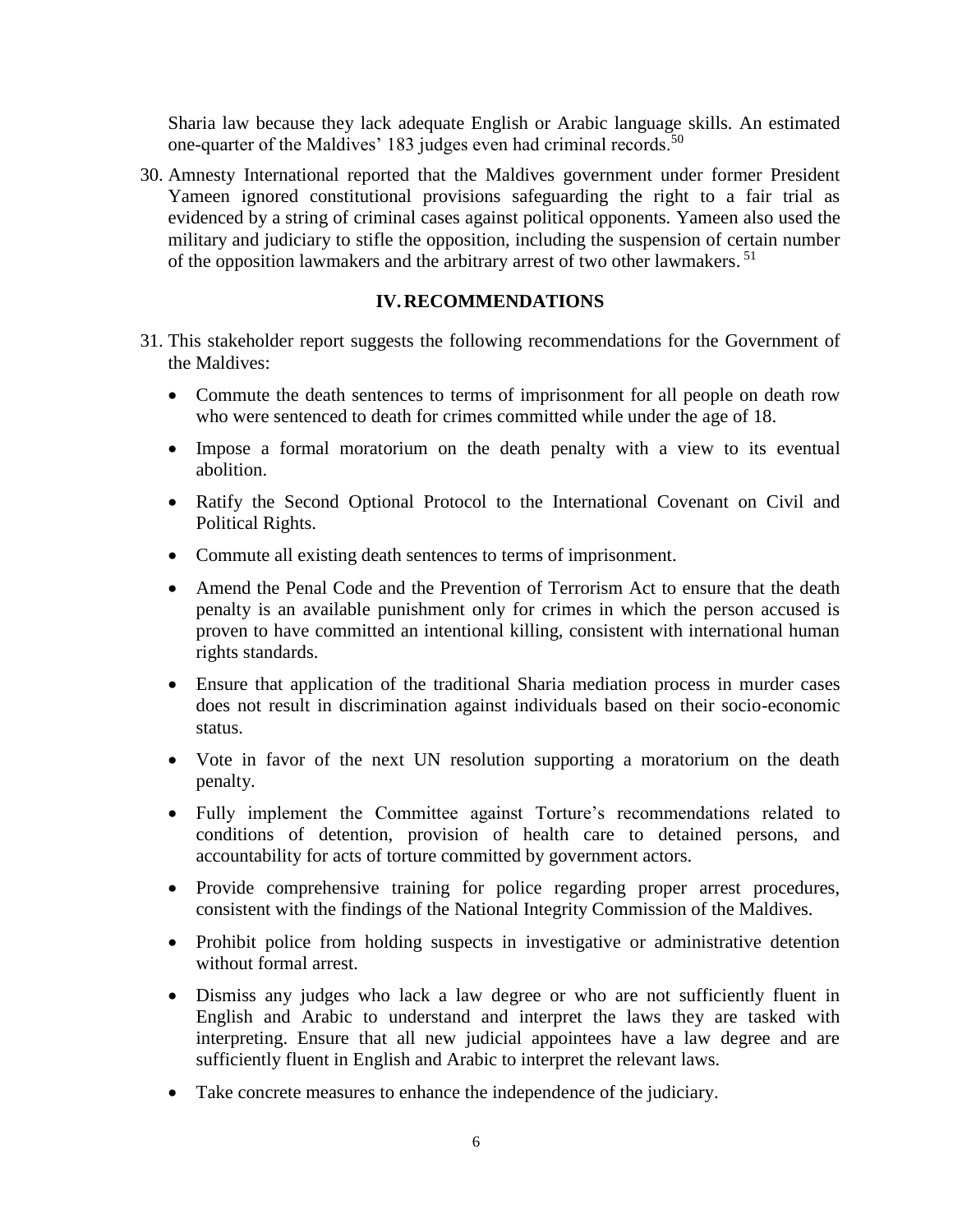Fully comply with the fair trial rights embodied in Articles 9 and 14 of the International Covenant on Civil and Political Rights and provide comprehensive training to all prosecutors and judicial officers about the substance of these rights.

 $\overline{a}$ 

5 *Id.*

<sup>8</sup> *Maldives pledges to uphold moratorium on death penalty*, Maldives Independent, 27 Nov. 2018, https://maldivesindependent.com/politics/maldives-pledges-to-uphold-moratorium-on-death-penalty-142971.

<sup>9</sup> *Report on the Working Group on the Universal Periodic Review, Maldives* (July, 2015), U.N. Doc. A/HRC/30/8. <sup>10</sup> *Id.*

<sup>11</sup> *Report on the Working Group on the Universal Periodic Review, Maldives, Addendum* (September, 2015), U.N. Doc. A/HRC/30/8/Add.1.

<sup>12</sup> *Id.*

<sup>13</sup> Human Rights Watch, *An All-Out Assault on Democracy, Crushing Dissent in the Maldives*, by Partricia Gossman (August. 2018), *https://www.hrw.org/report/2018/08/16/all-out-assault-democracy/crushing-dissent-maldives.*

<sup>14</sup> *Report on the Working Group on the Universal Periodic Review, Maldives* (July, 2015), U.N. Doc. A/HRC/30/8.

<sup>15</sup> Human Rights Watch, *An All-Out Assault on Democracy, Crushing Dissent in the Maldives*, by Partricia Gossman (August. 2018), *https://www.hrw.org/report/2018/08/16/all-out-assault-democracy/crushing-dissent-maldives.*

<sup>16</sup> *Report on the Working Group on the Universal Periodic Review, Maldives, Addendum* (September 18, 2015), U.N. Doc. A/HRC/30/8/Add.1.

<sup>18</sup> *Id.*

<sup>19</sup> *Id.*

<sup>20</sup> United Nations Human Rights, Office of the High Commissioner, UN Treaty Body Database – Ratification Status for Maldives,

*https://tbinternet.ohchr.org/\_layouts/15/TreatyBodyExternal/Treaty.aspx?CountryID=106&Lang=EN.*

<sup>21</sup> , U.S. Department of State, Bureau of Democracy, Human Rights and Labor, *Maldives 2018 Human Rights Report* (Washington D.C., March. 2019), available online at *[https://www.state.gov/wp](https://www.state.gov/wp-content/uploads/2019/03/MALDIVES-2018.pdf)[content/uploads/2019/03/MALDIVES-2018.pdf.](https://www.state.gov/wp-content/uploads/2019/03/MALDIVES-2018.pdf)*

<sup>22</sup> Maldives Penal Code, arts. 36-37, Law No. 1/81 (Jan. 1, 1967)*.*

<sup>23</sup> Maldives Prevention of Terrorism Act, art. 6(a), Law No. 10 of 1990 (Dec. 9, 1990)*.*

<sup>24</sup> Muizzu Ibrahim, "*Maldives to use lethal injection for execution,*" Haveeru, Jan. 23, 2014, http://www.haveeru.com.mv/news/53390.

<sup>25</sup> Amnesty International, *Maldives: Halt plans to carry out first execution in more than six decades*, ASA 29/4364/2016, June 30, 2016*.*

<sup>26</sup> *Maldives Lifts Moratorium as Death Penalty Declines*, Eurasia Review, http://www.eurasiareview.com/12052014-maldives-lifts-moratorium-death-penalty-declines-analysis/; "Maldives should repeal new regulation providing for death penalty, says U.N. rights office," U.N. News Centre, Apr. 29, 2014, http://www.un.org/apps/news/story.asp?NewsID=47680#.U3JCzq1dWzA*.*

<sup>1</sup> *Report on the Working Group on the Universal Periodic Review, Maldives* (July 13, 2015), U.N. Doc. A/HRC/30/8.

<sup>2</sup> *Id.*

<sup>3</sup> *Id.*

<sup>4</sup> *Id.*

<sup>6</sup> *Id.* 7 *Id.*

<sup>17</sup> *Id.*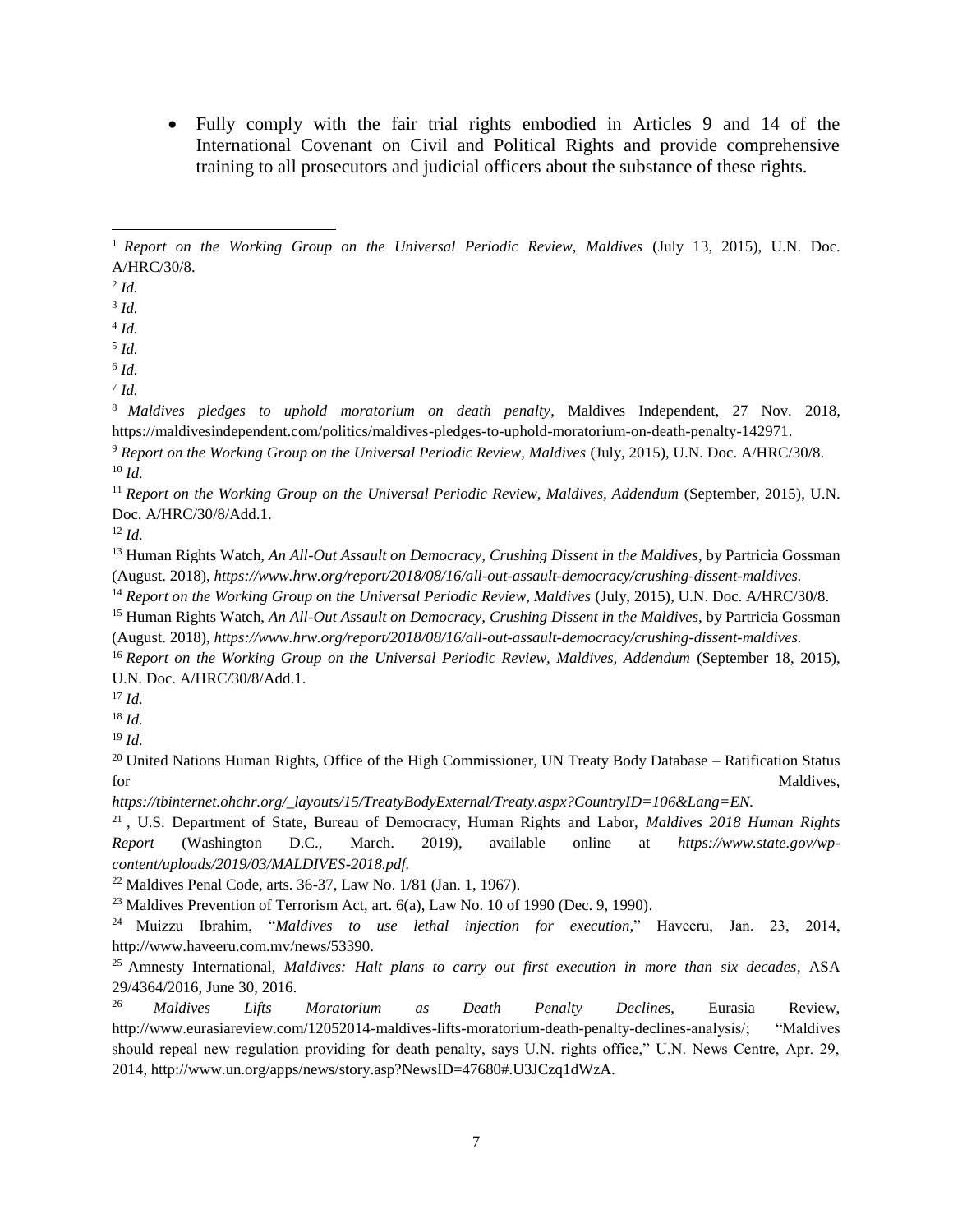<sup>27</sup> Ahmed Rilwan, *"Death penalty can be implemented starting today: Home Minister, Minivan News,"* Minivan News , Apr. 27, 2014, http://minivannews.com/politics/death-penalty-can-be-implemented-starting-today-homeminister-83666.

<sup>28</sup> International Commission Against the Death Penalty, The death penalty and the "most serious crimes" (Jan. 2013) 7, *http://www.icomdp.org/cms/wp-content/uploads/2013/02/Most-serious-crimes\_final\_6Feb2013.pdf.*

 $29$ When the State Kills, email to DPW, DPW Maldives Doc. E-1, May 25, 2014. Maldives teenager could face death penalty*,* Aljazeera, May 23, 2014, *http://www.aljazeera.com/news/asia/2014/05/maldives-teenager-could-facedeath-penalty-201452345910586561.html*.

<sup>30</sup> Ahmed Rilwan, *"Death penalty can be implemented starting today: Home Minister, Minivan News,"* Minivan News , Apr. 27, 2014, http://minivannews.com/politics/death-penalty-can-be-implemented-starting-today-homeminister-83666.

<sup>31</sup> *Report on the Working Group on the Universal Periodic Review, Maldives, Addendum* (September, 2015), U.N. Doc. A/HRC/30/8/Add.1.

<sup>32</sup> Amnesty International, *Death Sentences and Executions in 2013* (London: Amnesty International Publication, Mar. 2014)

<sup>33</sup> Maldives Prevention of Terrorism Act, art. 6(a), Law No. 10 of 1990 (Dec. 9, 1990)*.*

<sup>34</sup> *Death Penalty to Resume in the Maldives*, January 12, 2018, Amnesty International UK, *https://www.amnesty.org.uk/death-penalty-resume-maldives.*

<sup>35</sup> United Nations Human Rights Office of the High Commission, *UN Expert Urges Maldives to Step Back From "Imminent" Death Penalty Return*, available at

*https://www.ohchr.org/EN/NewsEvents/Pages/DisplayNews.aspx?NewsID=21936&LangID=E*, August 3, 2017.

<sup>36</sup> Amnesty International, *Death Sentences and Executions in 2013* (London: Amnesty International Publication, Mar. 2014)

<sup>37</sup> *Death Penalty to Resume in the Maldives*, January 12, 2018, Amnesty International UK, *https://www.amnesty.org.uk/death-penalty-resume-maldives.*

<sup>38</sup> *Maldives Pledges to Uphold Moratorium on Death Penalty*, Maldives Independent, November 27, 2018, *https://maldivesindependent.com/politics/maldives-pledges-to-uphold-moratorium-on-death-penalty-142971.*

<sup>39</sup> *Maldives Will Not Implement Capital Punishment: Ministry of Foreign Affairs,* The Edition, November 27, 2018, *https://edition.mv/news/8030.*

<sup>40</sup> Convention against Torture and Other Cruel, Inhuman or Degrading Treatment or Punishment, Committee against Torture – *Concluding Observations on the Initial Report of Maldives*, CAT/C/MDV/CO/1,December 19, 2018, available at the contract of the contract online at the contract of the contract of the contract of the contract of the contract of the contract of the contract of the contract of the contract of the contract of the contra

*https://tbinternet.ohchr.org/\_layouts/15/treatybodyexternal/Download.aspx?symbolno=CAT%2fC%2fMDV%2fCO %2f1&Lang=en.*

<sup>41</sup> *Ibid.*

<sup>42</sup> Convention against Torture and Other Cruel, Inhuman or Degrading Treatment or Punishment, Committee against Torture – *Concluding Observations on the Initial Report of Maldives*, CAT/C/MDV/CO/1, December 19, 2018, available at a control online at a control online at a control online at a control online at a control online at a control online at a control online at a control online at a control online at a control online at a control

*https://tbinternet.ohchr.org/\_layouts/15/treatybodyexternal/Download.aspx?symbolno=CAT%2fC%2fMDV%2fCO %2f1&Lang=en.*

<sup>43</sup> *Ibid.*

<sup>44</sup> *Ibid.*

<sup>45</sup> U.S. Department of State, Bureau of Democracy, Human Rights and Labor, *Maldives 2016 Human Rights Report*  (Washington D.C., March. 2017), available online at *[https://www.state.gov/wp-content/uploads/2019/01/Maldives-](https://www.state.gov/wp-content/uploads/2019/01/Maldives-1.pdf)[1.pdf.](https://www.state.gov/wp-content/uploads/2019/01/Maldives-1.pdf)*

<sup>46</sup> Amnesty International, *Urgent Action – Arbitrary Arrests Following State of Emergency*, ASA 29/7838/2018, February 7, 2018, available at *https://www.amnesty.org/download/Documents/ASA2978382018ENGLISH.pdf.*